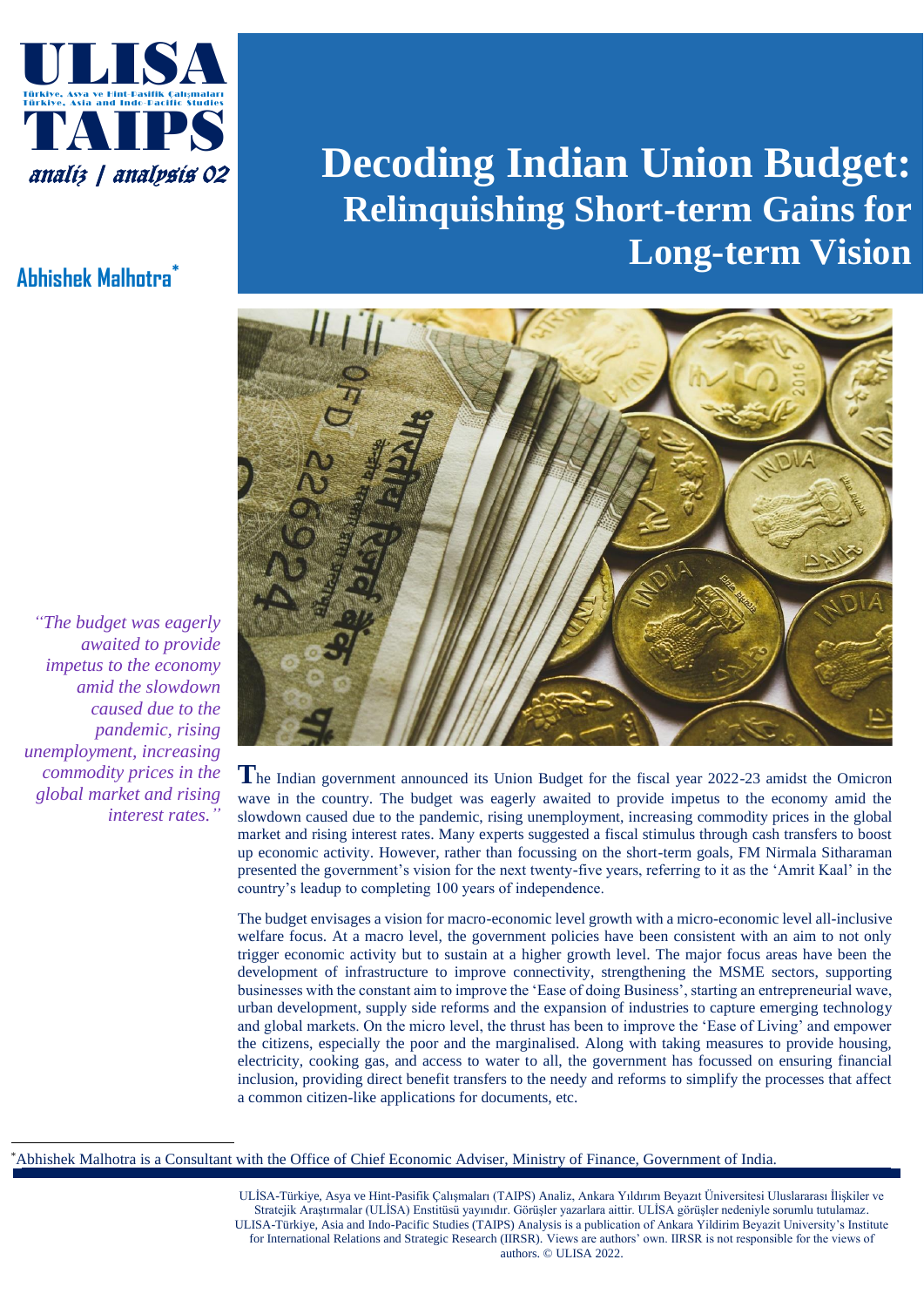Given the need for a fiscal stimulus to revive the economy, the government has increased the total budget outlay from Rs. 34.83 lakh crore last year to Rs. 39.45 lakh crore for FY2022-23. The major hike has been in the allocation for capital expenditure that rose by 35.4 percent to Rs. 7.5 lakh crore as compared to last year and has increased to more than 2.2 times the expenditure of 2019-20. The scheme for financial assistance to states for capital expenditure has also been increased from Rs. 10,000 crores announced last year to Rs. 1 lakh crore for 2022-23. On the revenue side, the total receipts other than the borrowings are estimated to be Rs. 22.84 lakh crore. The tax revenue is buoyant and thus expenditure can be increased focusing on growth. The government plans to raise the difference amount through market borrowings including Green bonds and government-backed funds like NIIF and SIDBI. The fiscal deficit of the government has been high for the last couple of years owing to the Covid-19 pandemic. However, the government is following the path of fiscal consolidation with an aim to reach a fiscal deficit level below 4.5 percent by 2025-26. The fiscal deficit is estimated at 6.9 percent of GDP for 2021-22 and 6.4 percent of GDP for 2022-23.

#### **Infrastructure Development**

The government led by PM Modi has stressed heavily on infrastructure and urban development for the past few years. The emphasis has been stronger since the pandemic hit the world. The government has provided fiscal stimulus in the form of increased Capex to be used for infrastructure development. The investment in roadways, railways, airports and ports has seen a tremendous increase. Other infrastructure projects include logistics parks, ropeways, mass urban transport, capacity building, agricultural development, etc. Infrastructure not only creates assets and improves connectivity but also creates jobs, improves supply chains, removes logistical challenges, decreases costs of transportation and production, etc. The capital expenditure will help in reviving the economy by crowding in the private investment that has slowed down in the last few years. On the other hand, the development process creates jobs in the short run and the infrastructure creates jobs in the long run. The creation of jobs will lead to a sustainable increase in demand in the economy. Efficient supply chain and transportation management will help in providing cheaper raw materials to firms and final products to the market. The improved access to the domestic markets and connectivity with global markets through road, air and waterways will increase the market size for the Indian industries. The increased demand will in turn incentivise increasing production which helps the industry to operate at an efficient and optimal production level.

Urban development has been a key agenda in the budget for this year. With the constant rise in the urban population, there is a need to provide basic infrastructure facilities to support urban growth. Along with improving the megacities, tier 2 and tier 3 cities will be the focus of development. The financing of the development remains a challenge. The government will include the private sector in the development process and make use of bond markets and innovative ways of financing. National Bank of Financing Infrastructure and Development has also commenced its activities. Overall, infrastructure development has delivered results in the past. The implementation of the projects will be the major player in the success of this strategy. The infrastructure development along with its forward and backward linkages will boost the economy with a higher multiplier effect.

#### **MSMEs**

The MSME sector was badly hit during the pandemic. The government has taken various steps for strengthening the sector and to reduce the impact of Covid-19. Among all the measures, Production Linked Incentive (PLI) scheme has received the maximum attention. The scheme is currently applicable in 14 major sectors including electronics, pharmaceuticals, automobiles, textiles, etc. Along with saving the jobs during the pandemic, this scheme has a potential to create 60 lakh new jobs and increase production worth Rs. 30 lakh crores in the next five years. The credit schemes (ECLGS and CGTMSE) started amid the pandemic have helped the MSMEs in surviving the pandemic. The easy availability of credit has helped the firms to increase productivity and expand employment opportunities. The government also plans to roll out a Raising and Accelerating MSME Performance (RAMP) programme with an outlay of Rs. 6,000 crores over 5 years. This will help the MSME sector become more resilient, competitive and efficient and strengthen them to fight in the global markets. Consistent efforts have been made to bring in supply side reforms to remove supply bottlenecks and enhance production. Increased demand in the economy will require a matching supply to maintain equilibrium in the markets. The supply chains and production were badly hit during the lockdowns. An economic revival without healing the supply side will destabilize the markets leading to inflation, as observed in many countries. The increased demand will have to be covered

ve Stratejik Araştırmalar (ULİSA) Enstitüsü yayınıdır. Görüşler yazarlara aittir. ULİSA görüşler nedeniyle sorumlu tutulamaz. ULISA-Türkiye, Asia and Indo-Pacific Studies (TAIPS) Analysis is a publication of Ankara Yildirim Beyazit University's ULİSA-Türkiye, Asya ve Hint-Pasifik Çalışmaları (TAIPS) Analiz, Ankara Yıldırım Beyazıt Üniversitesi Uluslararası İlişkiler Institute for International Relations and Strategic Research (IIRSR). Views are authors' own. IIRSR is not responsible for the views of authors. © ULISA 2022.

ULIS<br>ULIS

*"Urban development has been a key agenda in the budget for this year."*